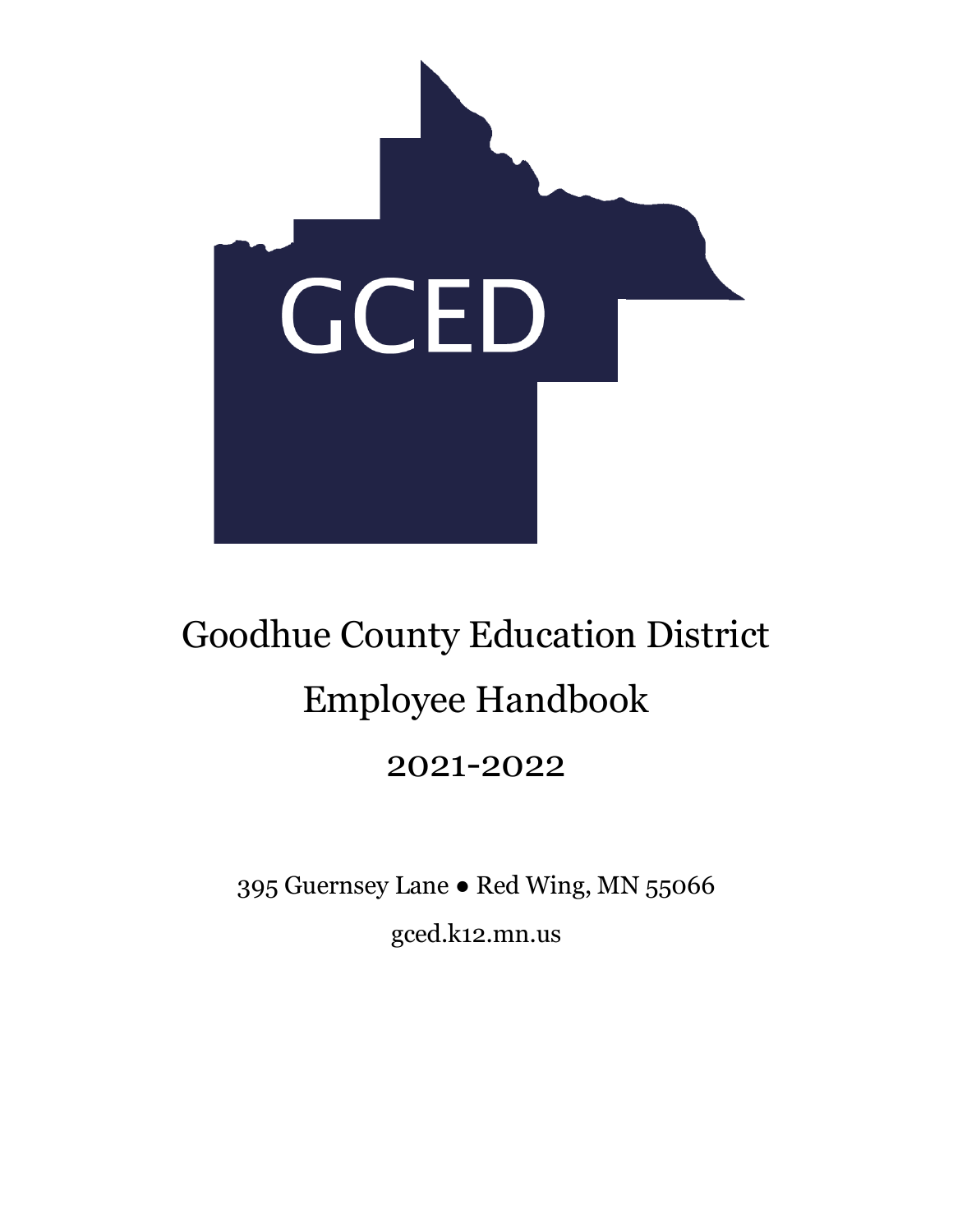# **WELCOME TO**

# **GOODHUE COUNTY EDUCATION DISTRICT**

Welcome and congratulations on being a member of the Goodhue County Education District employee. We are happy to have you as a member of our Education District staff. We hope that you will find your time with us pleasant, interesting, challenging, and rewarding.

This handbook will briefly clarify some common issues regarding personnel procedures within the GCED. These procedures are based primarily on administrative directive rather than a Board approved policy. All are consistent with your individual Goodhue County Education District Agreements and/or Terms and Conditions of Employment. This handbook is not designed to include all of the details of a topic but is intended to be a starting point. You are also encouraged to contact your supervisor or other appropriate employee members if the information you are seeking is not sufficiently addressed in the handbook.

The information in this handbook is a reference. Federal/state/local law, district policy, and negotiated labor agreements are summarized. Refer to legal documents for specifics. This summary of district procedures supersedes any earlier district handbook.

The term "Education District," as used is this handbook, refers to Goodhue County Education District and services provided by this organization.

Cheryl L Johnson Executive Director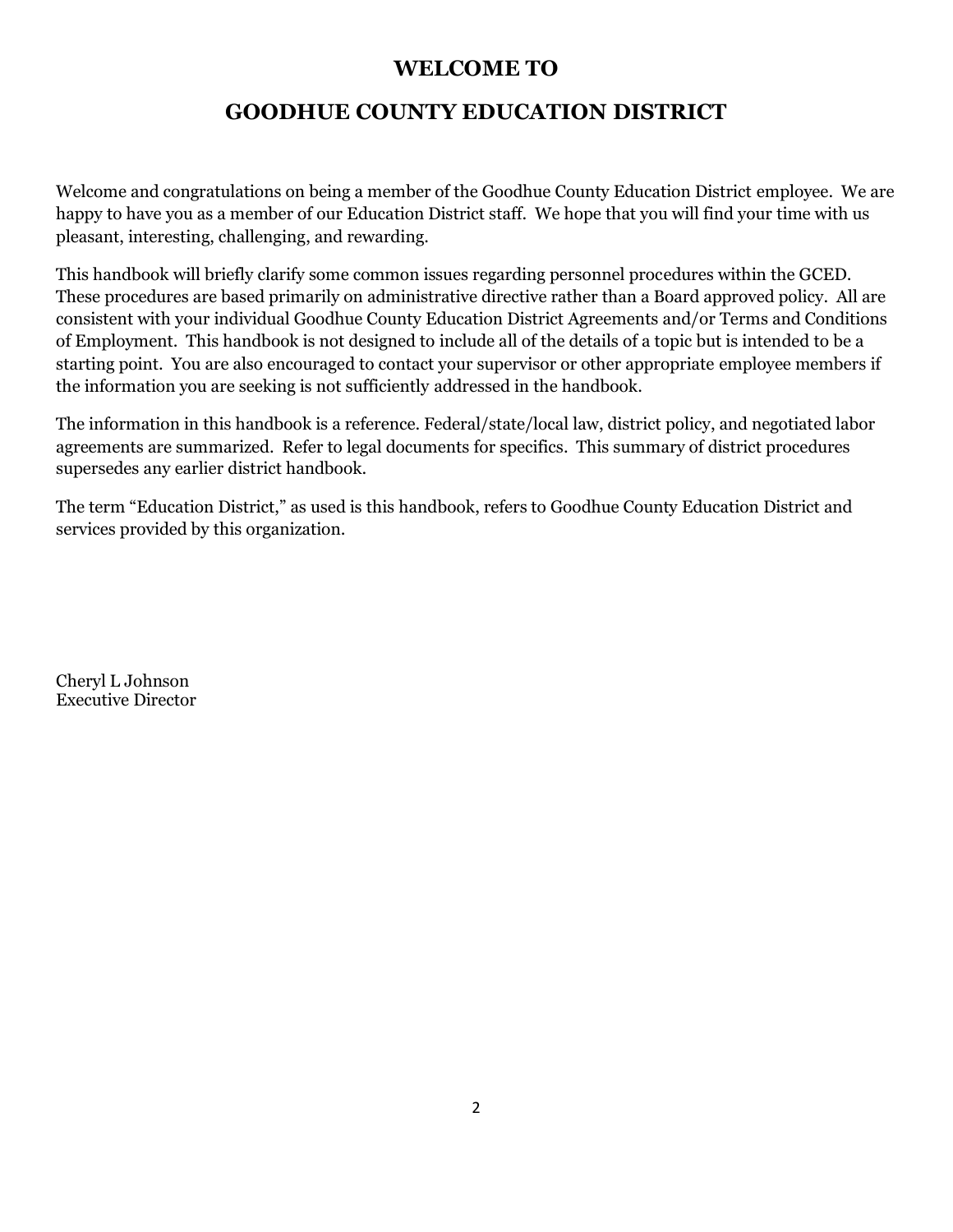# **Table of Contents**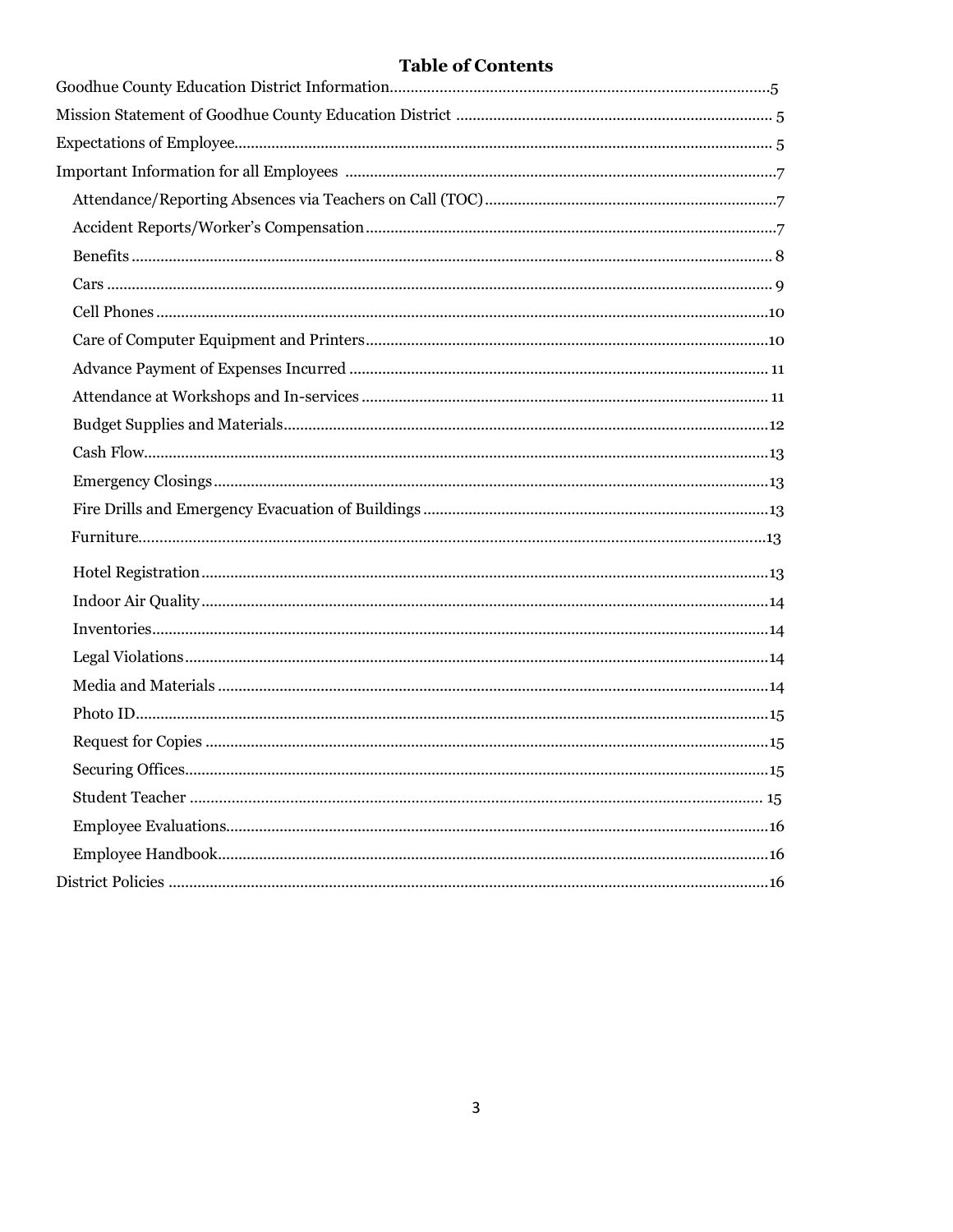# **Goodhue County Education District**

Goodhue County Education District was organized in 1990 under Minnesota Statute (M.S.) 125A.15 'for the purpose of increasing educational opportunities for learners by increasing cooperation and coordination among schools and family agencies in Goodhue County and post-secondary institutions.'

The Education District Board is composed of one representative from each member district who is a member of and appointed by the member district board. The Board receives advice from committees through the Principal's and Superintendent's Councils.

# **Mission Statement**

The mission of the Goodhue County Education District is to optimize educational opportunities for students by increasing cooperation and coordination among the member districts.

# **Expectations for Employee**

- 1. **Be a team player.** Bring a positive attitude to work every day. Communicate effectively with students and the members of your team. Get to know the responsibilities of all your team members. Attempt to resolve problems closest to the source of the issue.
- 2. **Serve as a role model in your dress, speech, and actions.** Dress and act appropriately for your role and personal safety. Always use respectful language. Avoid jokes, off-color remarks or attempts at humor that could be considered rude, inappropriate, disruptive or unprofessional. Do not talk about students or employee in a disrespectful or discourteous way.
- 3. **Teachers and their assistants are responsible for the education and supervision of students at all times.**
- 4. **Set high expectations for behavior. Know and enforce the requirements of the District's**  *Student Handbook.*
- 5. **Maintain confidentiality at all times.** Employees, students, and their families have a right to confidentiality and data privacy. You are accountable for what you say and for information you release. Do not speak about a student in front of another student or talk about a student to employee or others in or outside school except on a need to know basis. Respect other employee members' confidentiality.
- 6. **You are a mandatory reporter of suspected maltreatment of minors and vulnerable adults.**
- 7. **Maintain your personal and professional boundaries at all times.** Personal information about your life outside of school is not appropriate and may not be appreciated by students. You are part of the school program and your job is to provide education, support, and guidance to students. Establishing "friendships" with students may create unrealistic expectations and interfere with sustaining appropriate boundaries.
- 8. **Maintain a respectful and safe workplace.** Inappropriate comments about race, color, religion, age, sex, sexual orientation, marital status, national origin, or other tasteless or improper remarks will not be tolerated. The Education District also has a Harassment and Violence Policy that is on the district website. An important aspect of this policy is to report to your supervisor if you receive an unwelcome comment or feel threatened in any way. To the extent possible, we want you to feel safe and secure at all times.
- 9. **Be dependable.** You are responsible for maintaining good attendance. You are expected to report to work on time, adhere to the time periods established by the District for any breaks, and remain at the assigned work station throughout the scheduled work period or until properly relieved. Report any absences on Teachers on Call, our time and attendance reporting system.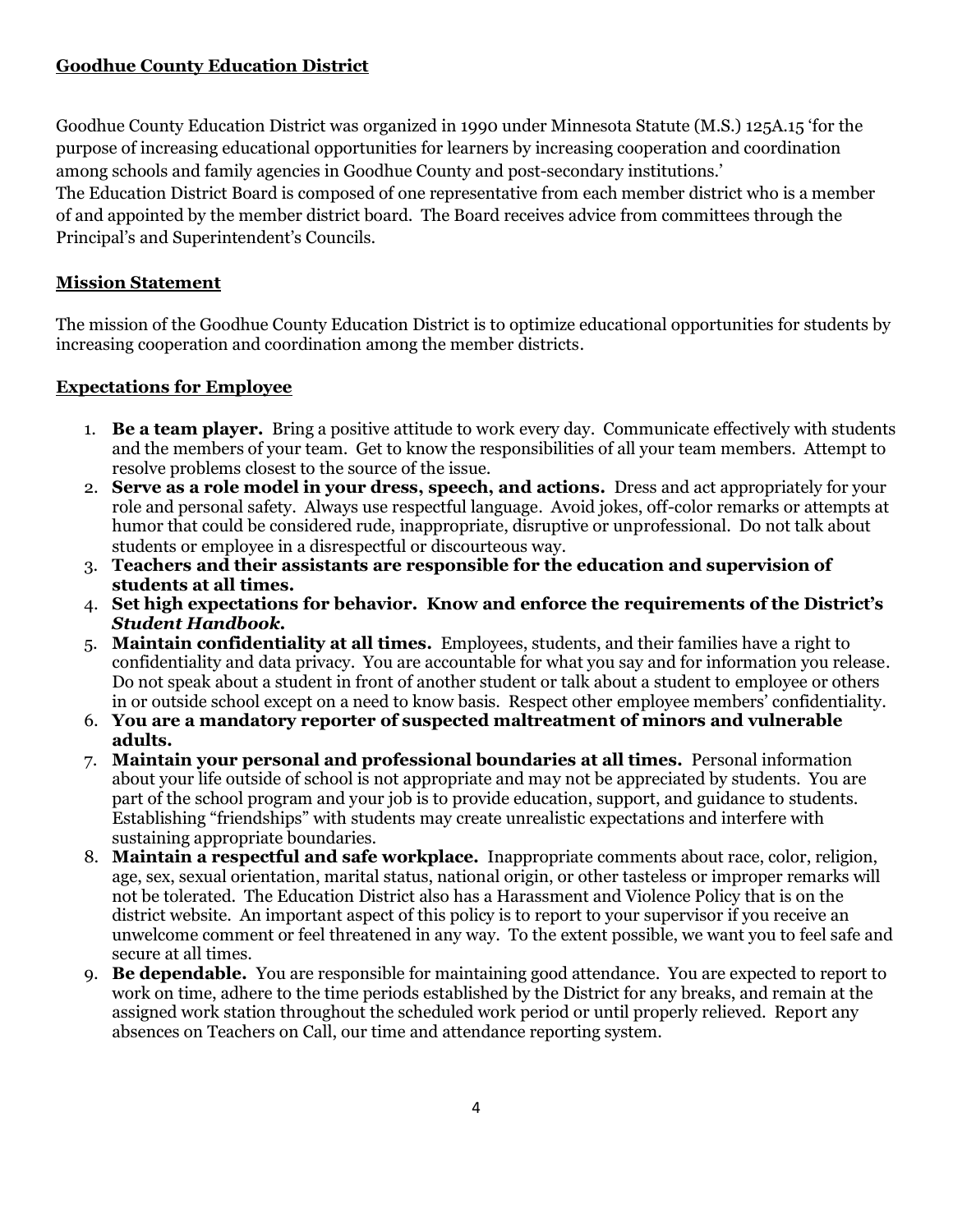- 10. **In emergency situations, all employees are expected to follow the Crisis Plan.** Review the plan for your location and know your role and responsibilities in each situation. First and foremost, you are responsible for your student's and your personal safety.
- 11. **Only use Education District vehicles when it becomes necessary to transport students as part of your job assignment.**
- 12. **You are responsible for reading and following all Education District policies and procedures.**

If you are unclear about any of these expectations, contact your administrator as soon as possible for an explanation.

Best wishes for a successful school year!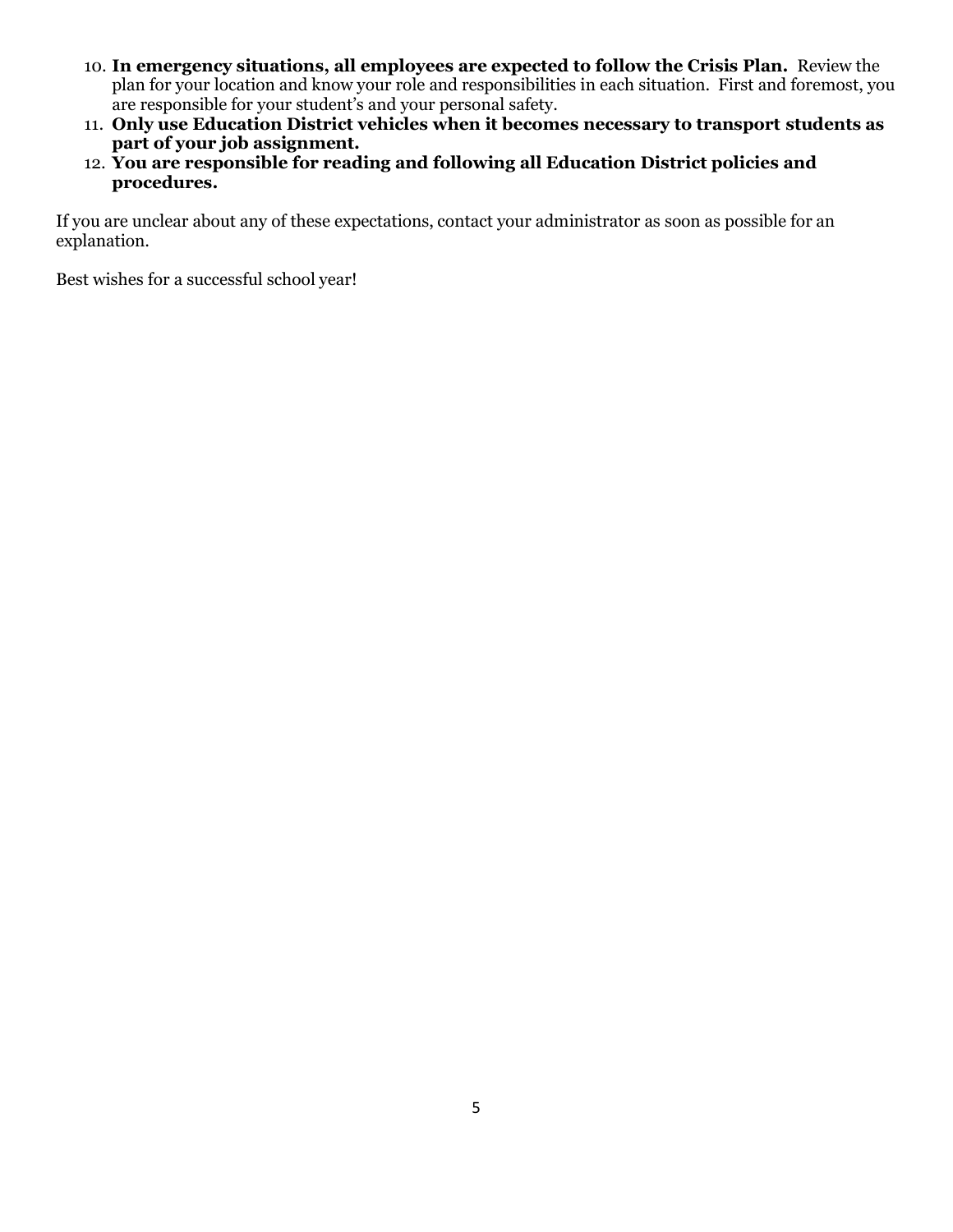# **Important Information for all Employees**

# **Attendance/Reporting Absences via Teachers on Call (TOC)**

It is the policy of GCED to make every effort to secure substitutes for employee absences especially employees providing day to day scheduled direct services to students of member school districts.

All employees are encouraged to maintain good personal health and attend to personal affairs during nonworking hours whenever possible. It is an expectation that employees be at work and be on time to work. Regular attendance optimizes instruction for students and is essential to the operation of the school district.

Employees are provided with time off for personal illness, bereavement, family illness, jury duty, personal business, FMLA, etc. Employees must use leave for the purpose for which it is intended. Just as students are expected to maintain regular attendance, employees are expected to maintain regular attendance. Student achievement is negatively impacted by absenteeism. Administrators will meet with employees who exhibit excessive absences or an unusual pattern of absences.

If you are absent for any reason, your administrator will review the specific procedures for absences. Please refer to your employee contract for your leave eligibility.

It is the Education District's policy that you are required to enter your absence request on the TOC system for the following types of absences: child care leave, surgeries, medical leaves, jury duty, vacation, non-duty days, personal leave, funeral leave, floating holidays, workshops, meetings, time off without pay or other special situations. Absence requests must be taken as described in the individual employee's contract or agreement. Any adjustment to this or custom absence must have the prior written approval from the executive director. When possible, utilize our licensed substitute employee for teachers.

**All staff will maintain substitute plans and will include a current copy of their teaching and supervision schedule along with these plans. These plans will be kept in the main office.**

**Employee must put absence in TOC by 6:00 AM of day of absence. If need for absence occurs after 6:00 AM on day of absence, employee must enter it in TOC and call their immediate supervisor.**

#### **Accident Reports/Worker's Compensation**

Any employee sustaining an injury as part of fulfilling a job responsibility should immediately report the accident or injury to their immediate supervisor right away and call EMC On Call Nurse at 844-322-4668. The EMC On Call Nurse will complete the First Report of Injury Form and will let employee know if they need to seek medical attention. The *First Report of Injury Form* must be completed and filed **within 24 hours**.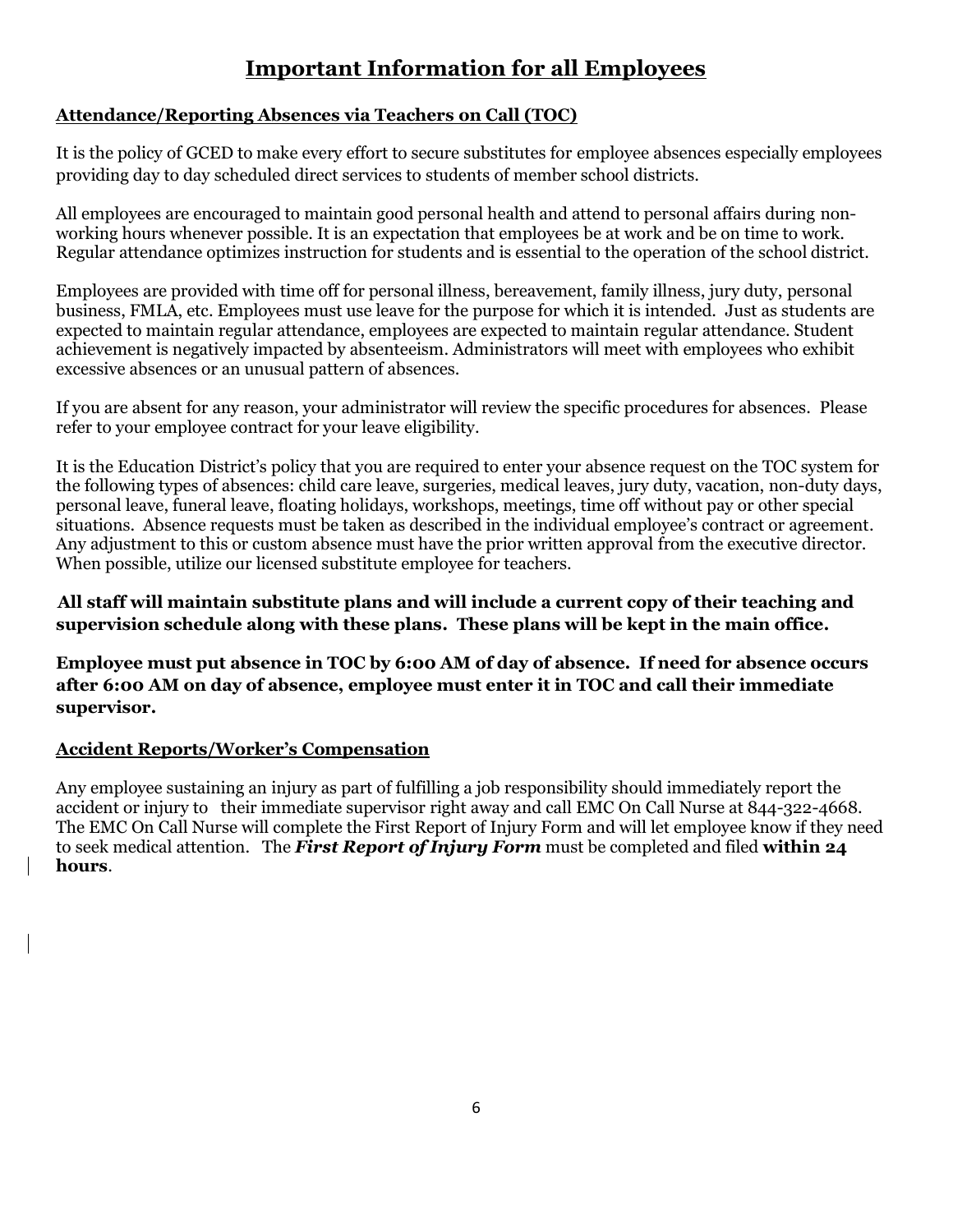# **Return To Work Program**

It is the practice of the district, when possible, to modify work assignments for a limited period to assist employees who are temporarily restricted from performing their regularly assigned duties due to an on-the-job injury. GCED is committed to providing a safe and healthy working environment for all employees. As part of this commitment, we shall make every reasonable effort to provide suitable temporary employment to any employee unable to perform his or her job duties as a result of a workplace injury or illness. This may include a modification to the employee's original position or providing an alternative position, depending on the employee's medical restrictions, providing that this does not create an undue hardship to GCED. This program applies to all employees with work-related injuries and/or illnesses.

Only work that is considered meaningful and productive shall be considered for use in the return to work program. Employees placed on a return to work plan will be expected to provide feedback in order to improve the program. All employees, regardless of injury or illness, will be considered for placement through the return to work program. 2/3 of lost time is paid by insurer and 1/3 is paid through the use of vacation or other paid time off. Employees must sign in and out in the office when leaving for a work comp appointment.

# **Benefits**

*Automatic Check Deposit*: All employees must sign up for automatic deposit payroll program upon employment.

*Exit Interview*: In order to ensure proper handling of employee member terminations with respect to insurance continuation, unused sick leave, or other payroll matters, employees must meet with the Director on or before their final day unless a later time is prearranged.

*Field Trip Overnight Pay:* Employee, who as part of a field trip complete an overnight, will be compensated as follows: licensed employee will receive \$100 per night and paraprofessionals will receive \$75 per night. Overnights must be preapproved by the Executive Director to be eligible for the reimbursement. A timesheet must be filled out and turned in to payroll to receive payment.

*Flex Benefit Plan*: All employees are eligible to participate in the Flex Benefit Plan, Section 125 of the IRS Code. Eligible medical expenses, dependent care expenses, and other insurance premiums can qualify for valuable tax-free benefits. The Plan begins on July 1 of each year and ends June 30th. See Jackie Paradis for more information.

The employee must sign a form electing to reduce his/her pay in such amounts as those required by the Plan. This election cannot be modified unless certain requirements are met.

*Health/Dental Insurance*: Employees meeting minimum requirements as set out in their respective contracts and/or terms and conditions are eligible to enroll in employee, or family coverage for health and employee, employee+1 or family coverage for dental. The Education District monthly contributes a set contribution toward health and dental insurance premiums.

*Life Insurance*: See respective Goodhue County Education District contracts and/or terms and conditions for relevant provisions.

*Long-Term Disability Insurance*: See respective Goodhue County Education District contracts and/or terms and conditions for relevant provisions.

*Pay Periods – Payroll Timeline*: All employees are paid on the 15<sup>th</sup> and 30<sup>th</sup> of each month except in February when they are paid on the  $15^{\text{th}}$  and  $28^{\text{th}}$ .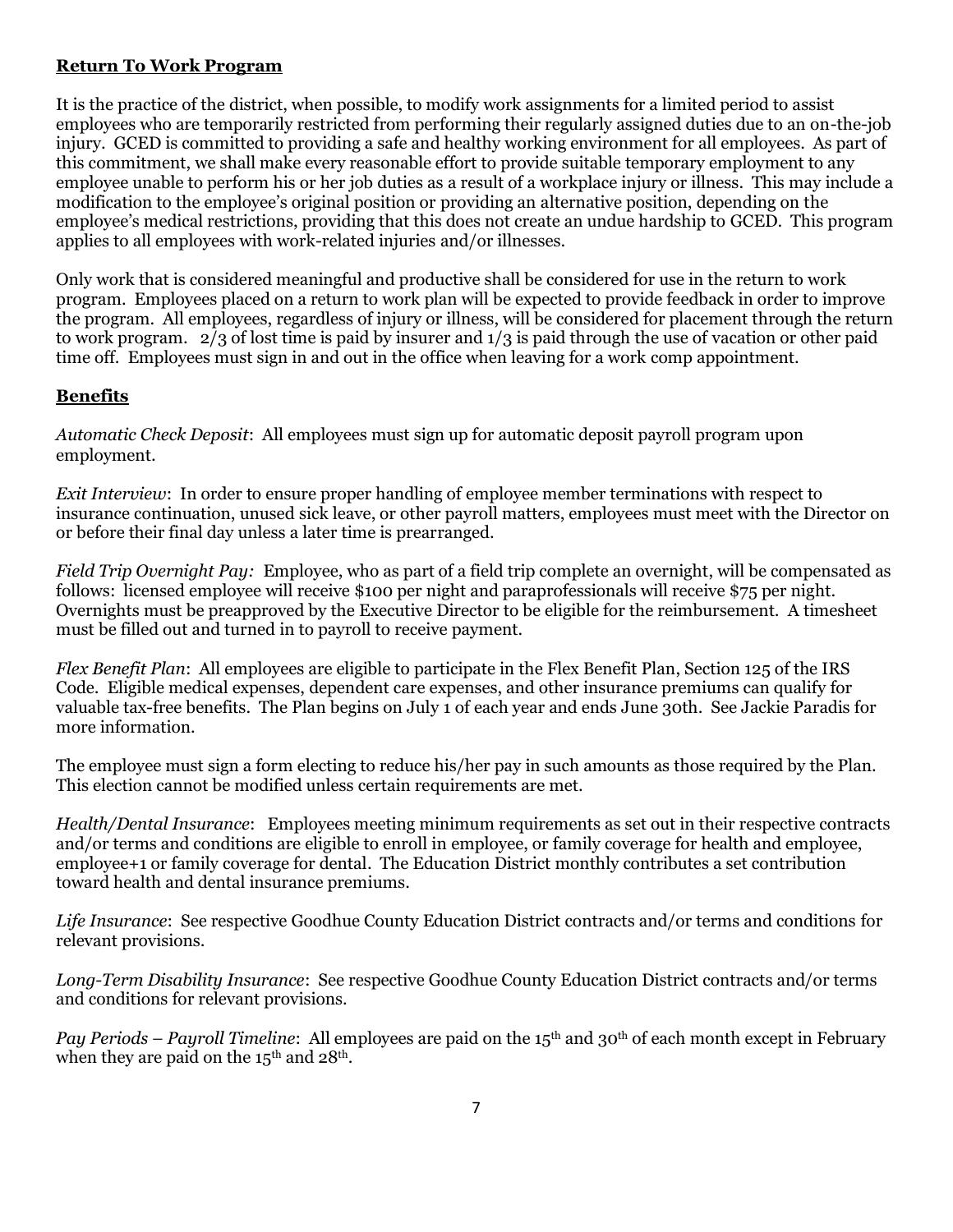*Pension Plan*: Teachers have a mandatory deduction from their paychecks for the Teachers Retirement Association. Other employees, unless excluded, are eligible to participate in the Public Employees Retirement Association Plan. The Education District contributes the required percentage to TRA and PERA for all enrolled employees.

*Reimbursement of Expenses*: Mileage claims will be paid within 2 weeks of receipt following the expense. **Mileage claims should be submitted monthly. Final claims must be in on or before July 31st of each year.**

*Conferences Expenses:* Conference expense claims will be paid within 2 weeks of receipt. Claims for reimbursement must be submitted for approval no later than the 1st of each month. Final claims must be in on or before June 30th of each year.

*Salary/Leave Time/Emergency Closings*: See respective Goodhue County Education District contracts and/or terms and conditions for relevant provisions.

*Social Security*: The Social Security Act provisions relate to retirement and disability. Medicare benefits cover employee members, and the appropriate paycheck deductions are made. For information about programs and benefits, contact the Social Security Office.

#### **Cars**

Mileage for employees using personal vehicles will be reimbursed at the current Federal rate. All mileage traveled will be logged to include the date, business purpose, and destination of each trip. All starts and stops at schools or other locations will be indicated on the form. Total mileage will be computed for that day and included on the appropriate location of the form. Mileage claim forms will be submitted to the office the last workday of each month.

- 1. Employees will be reimbursed for all business travel.
- 2. Employees will not be reimbursed for the number of miles equal to the mileage to and from home to the base of operations each day.
- 3. The director will determine the office/base of operations for each employee at the beginning of the school year.
- 4. **Each employee will advise the director of his/her home to base of operations/office mileage at the beginning of the school year.** Any change in the employee's residence must be reported to the director.

#### **Cell Phones**

GCED recognizes that with the advancements in technology the benefits of administrative and itinerant employee having access to cell phones for communication and safety reasons. Therefore, considerations have been defined to establish the need for cell phone supplemental compensation.

1. Consideration:

\*Serve more than two buildings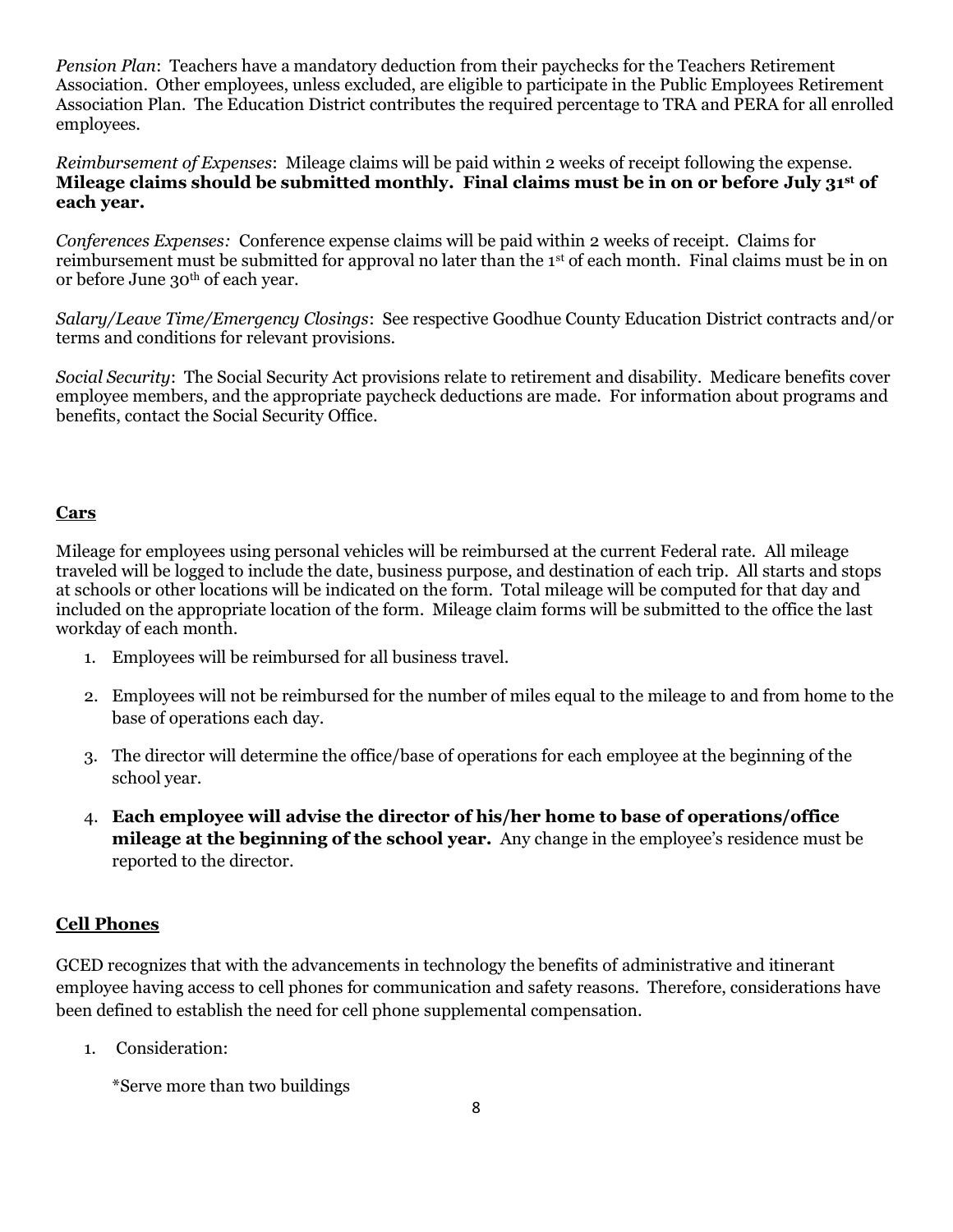\*Communicate with the greatest number of people and agencies \*Tapped for student crisis \*Cell phone usage would be useful in the areas served \*Schedule is not fixed

2. District employees who meet eligibility requirements will be provided with monthly taxable supplemental compensation to defray some of the costs of either a cell phone. Principals/Administrators will determine if an employee meets the requirements for supplemental compensation.

Eligible employees will receive either \$30 in monthly supplemental compensation for cell phones, or \$50 in monthly supplemental compensation for PDAs with cellular capacity, or \$70 in monthly supplemental compensation for PDAs with cellular capacity and required mobile hotspot. These payments will be spread across pay periods.

The monthly supplemental compensation is taxable income. Appropriate payroll taxes will be withheld from the supplemental amount and the amount of the compensation will be included on the employee's year-end W-2. The compensation does not constitute an increase to an employee's base pay, and would not be included in a calculation of percentage increase in base pay due to a raise, job upgrade, etc.

Employees who receive the monthly supplemental compensation will not receive any additional reimbursement for cell phone or cellular PDA expenses even if the monthly charges to the employee exceed the supplemental amount.

Personal calls should be taken during breaks. Employee will not take a personal call while supervising students. If it is necessary to address a personal issue while on duty, contact your directing supervisor to find coverage for yourself during that time.

# **Care of Computer Equipment and Printers**

The Education District furnishes employee with laptop and/or desktop computers as well as devices such as iPads. All employees with technology furnished by GCED shall keep in mind the following:

- 1. Do not leave the technology in an area where it can be exposed to extreme heat or cold, i.e. inside a car. If this should happen let the device warm up or cool down to room temperature before plugging it in and using it.
- 2. Keep liquids away from all components.
- 3. Take special care to avoid dropping the equipment.
- 4. Back up files on a regular basis.
- 5. Laptops, iPads, and other like devices, like cell phones, are considered "listed property" and as such they are subject to substantiation rules.

# **Advance Payment of Expenses Incurred**

The policy on advance payment of expenses incurred when attending approved conventions or in-service training sessions shall be as follows: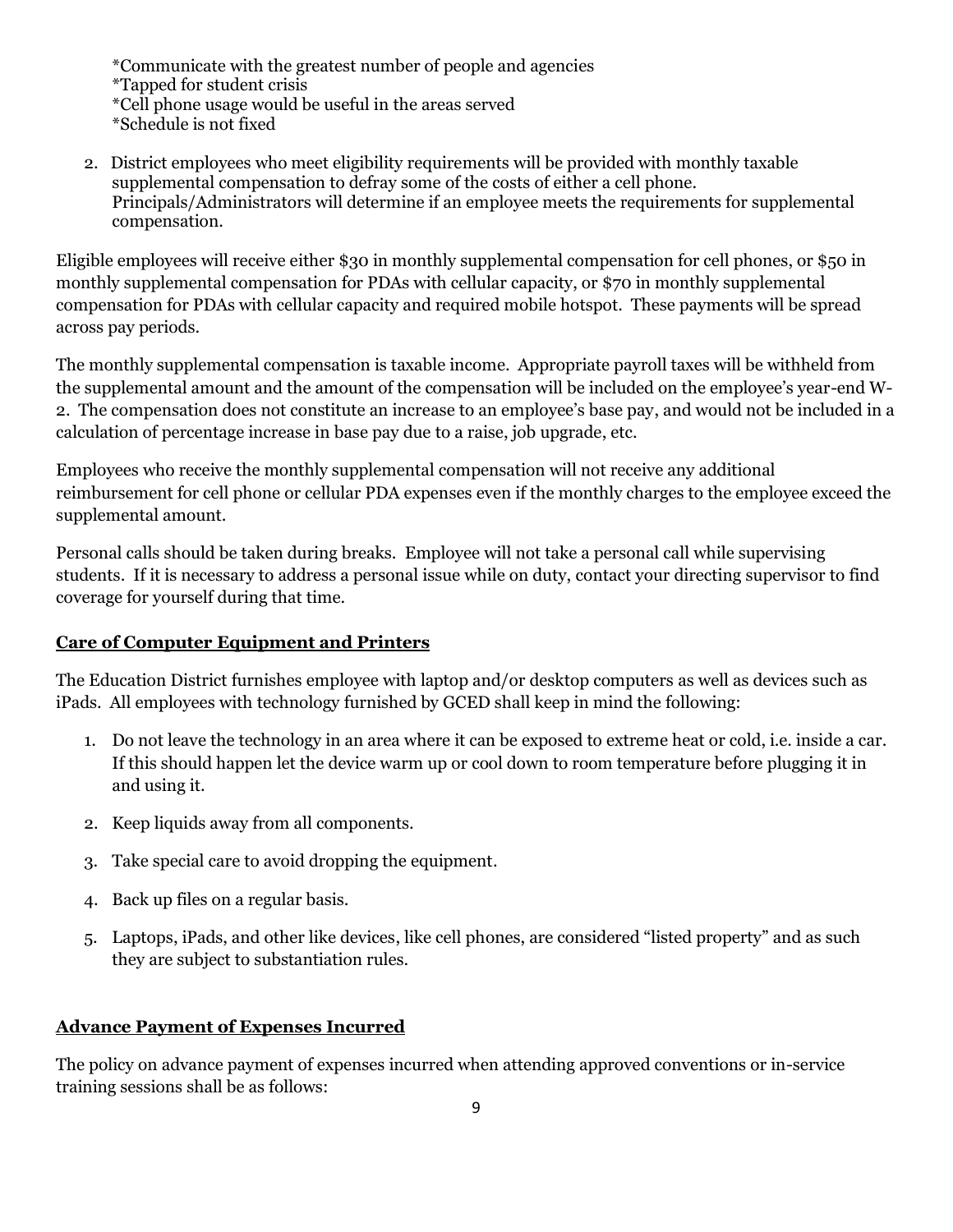When an employee is to attend an approved convention or in-service training session, an advance for expenses may be submitted to the Executive Director as follows:

- 1. When total anticipated cost of experience is in excess of \$25.00.
- 2. Goodhue County Education District may advance travel expenses at half the existing rate at the discretion of the Executive Director.
- 3. 80% of anticipated expenditures including food and lodging costs may be advanced according to established limits at the discretion of the Executive Director.
- 4. All employees will submit documented travel expense vouchers within five (5) days of return.
- 5. The Executive Director reserves the right to review and/or refuse requests which are not in accordance with the established policy.
- 6. Purchase orders will be utilized where possible.

# **Attendance at Workshops and In-services**

All Education District employees shall make written application using the given request form for attendance at meetings or conferences. \*For prepayment of conference costs, the request form must be submitted by the 5<sup>th</sup> day of the month preceding the month that pre-registration is due. The following conditions shall determine reimbursements and/or deductions as appropriate to the assignment or request. Any requests made after the  $5<sup>th</sup>$  of the month may necessitate the employee paying the costs and claiming expenses post attendance.

Reimbursement:

1. \$51.00 per day shall be allowed for meals as per the following limits:

\$12.00 Breakfast \$14.00 Lunch \$25.00 Dinner

2. Lodging will be paid in full. However, no lodging shall be allowed when the setting is within 50 miles of the person's home, place of work, or the Education District offices, whichever is the shortest distance. Lodging will be shared when appropriate, when more than one person is in attendance. Exceptions to this policy will be approved by the Director.

3. Expenses incurred through travel shall be at the current Federal rate for the use of a personal car. When more than one person attends the same function, mileage will be paid for one car, unless the number of persons warrants mileage payment for another car. The actual transportation method shall determine the amount of reimbursement.

4. Registration fees shall be reimbursed but not expenses for college credit earned through the experience.

 \*\*5. Employee is required to notify scheduled districts of their absence and indicate so by initializing the Request Form.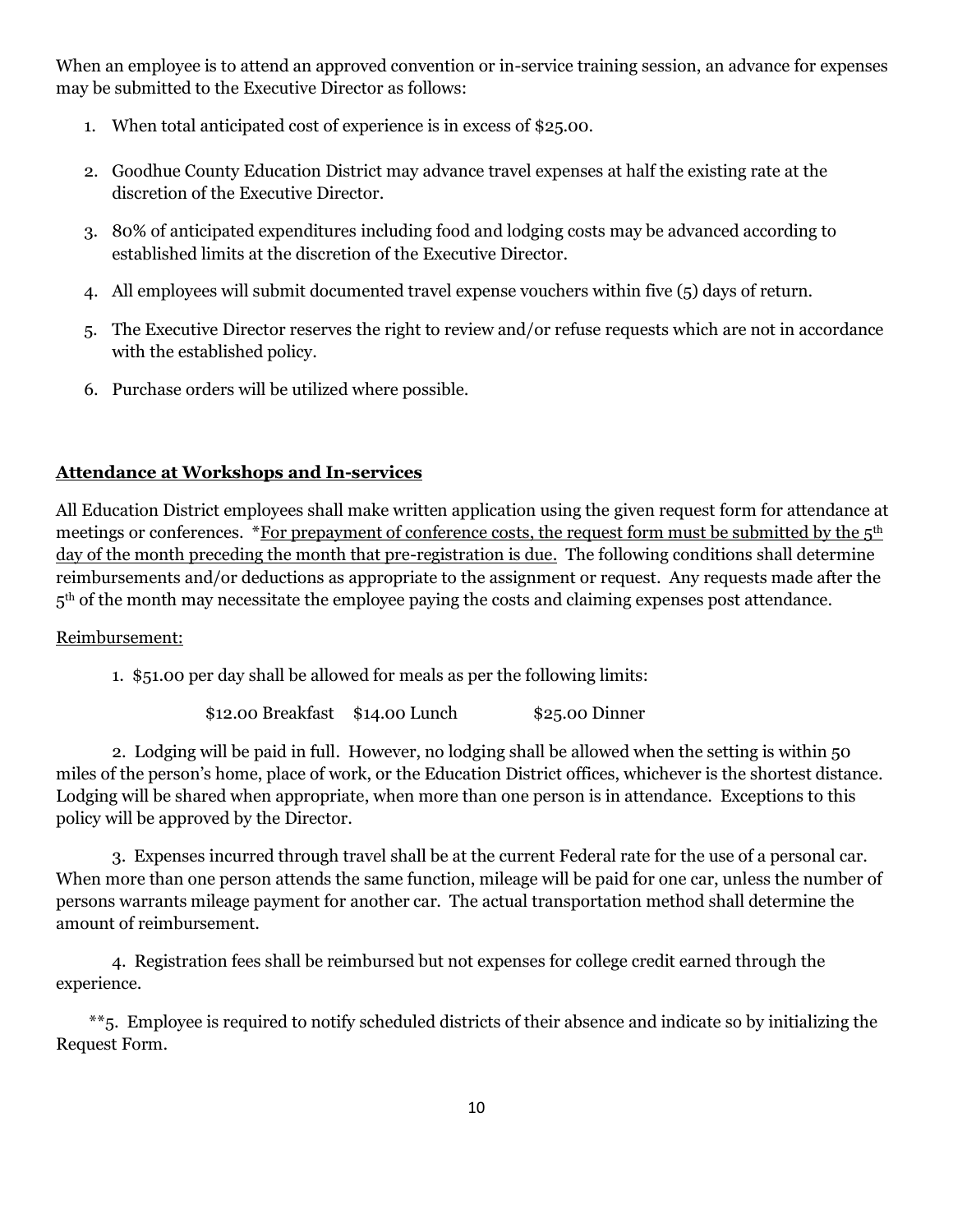6. All requests will have completed registration forms and a copy of the conference agenda attached to them.

Verification for actual non prepaid expenses must be attached to an expense claim form and turned in to the Education District office before the  $5<sup>th</sup>$  day of each month to assure reimbursement immediately following the regular monthly board meeting. When a person is assigned to attend a conference or meeting, all expenses shall be reimbursed except actual costs for college credit when earned.

#### **Budget Supplies and Materials**

Funds for assessment, instructional materials and supplies budgeted within all program areas, are available for use by all students in the specific disability area.

Material or equipment needed for programs or students will be requisitioned through the district office and the item will be coded to the special education budget, either by the supervisor or the district business manager. All requisitions and/or purchase orders will be reviewed by the Executive Director.

All materials and supplies ordered by GCED personnel need to be delivered to the GCED central office. The person making the requisition will be notified when it arrives and will be responsible to inventory the items against the packing slip and appropriate notations made, i.e. condition and count, sign the packing slip. In addition, serial numbers for all equipment will be included on the packing slip to be personally given to the GCED business manager. Large items can be shipped directly to another district building. The business manager of that district will be notified of this shipment and the procedure for inventory as indicated above will be followed.

Other supplies or materials needed for Education District use for individual employee such as pencils, paper, etc., will be requested through the GCED secretary.

#### **Cash Flow**

Districts shall be billed monthly for the budgeted district excess share, flow through, and cooperative expenditure costs for the current fiscal year.

#### **Emergency Closings**

In the event of inclement weather, education district employees will follow the closing of the school scheduled at for that day. Personnel not scheduled at a specific district, will report to the Education District offices as planned. Any deviations from this procedure will be approved by the Executive Director. Itinerant employees must use their best judgment or call the GCED office. Closing will be sent via Blackboard Connect and posted on WCCO, KARE, KMSP, and KTTC.

#### **Fire Drills and Emergency Evacuation of Building**

Fire drills are held periodically during the school year. Each instructor will inform their students of the exit or exits that are to be used in emergency situations. It is the responsibility of the instructor to become familiar with the evacuation routes and assist their students in safe evacuation procedures. Please see your administrator for the evacuation chart and proper route to exit if there is an emergency and/or drill. Everyone must evacuate the building when the alarm sounds.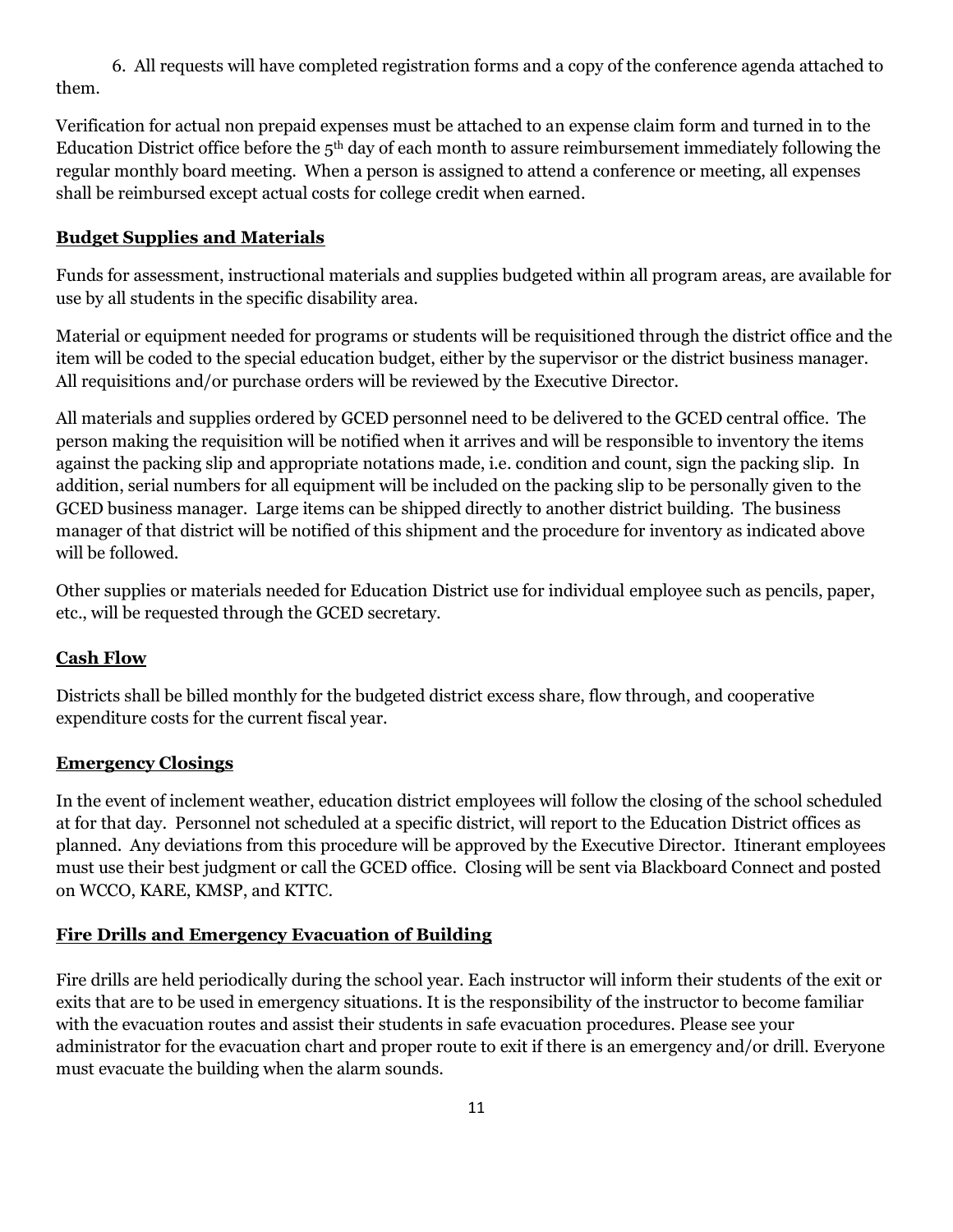# **Furniture**

The furniture was carefully selected for each room with student needs and ages in mind. Please **do not** move furniture from room to room without the permission of the Executive Director. An inventory will be provided to you in the fall for your classroom. You will be responsible for items on the inventory during checkout in the spring.

#### **Hotel Registration**

Scheduling of hotels for conferences

Procedure for hotel registration:

- 1) Fill out a conference/meeting request form with complete hotel information
- 2) Submit form to your supervisor for approval
- 3) GCED Office will complete hotel reservation process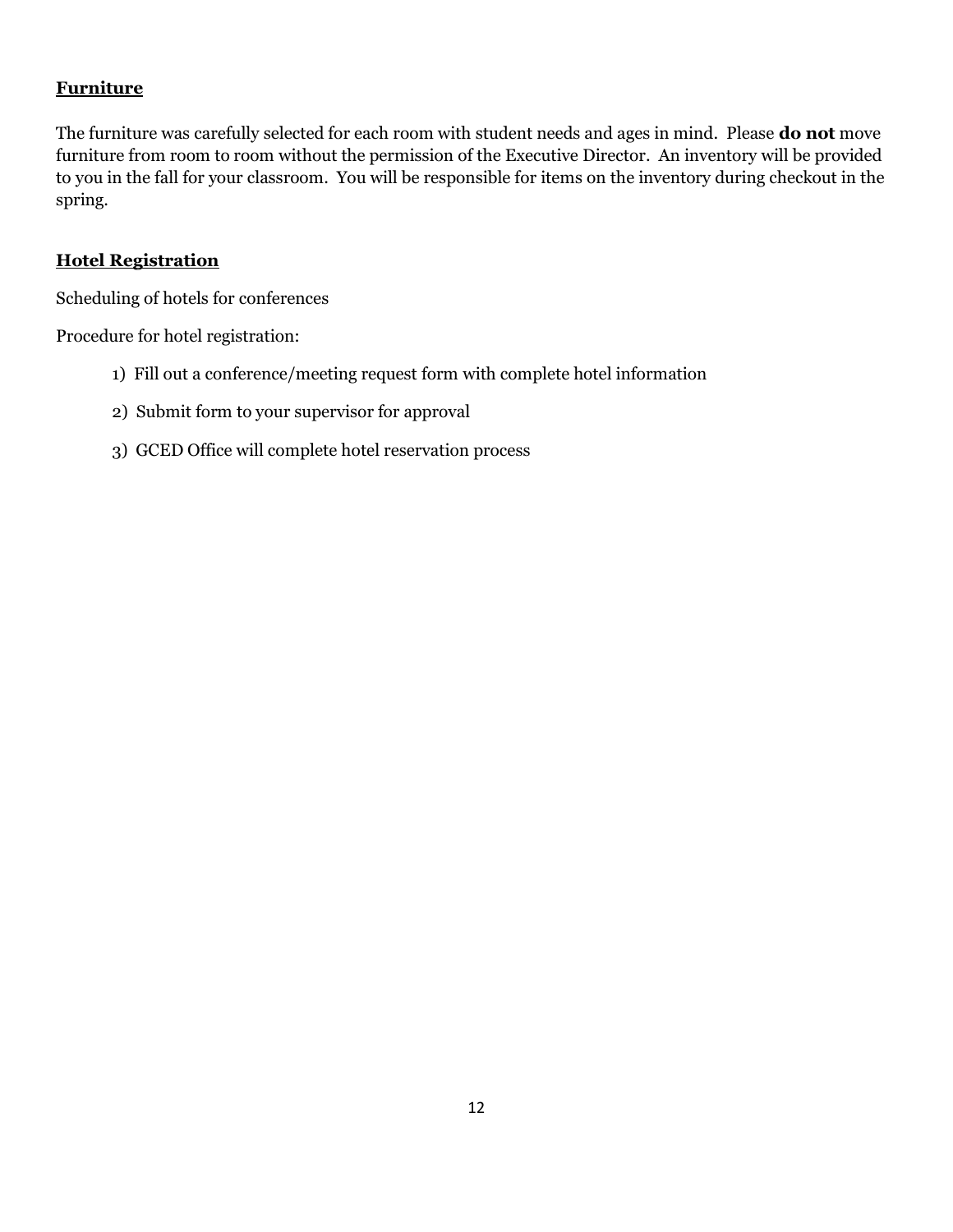# **Indoor Air Quality**

Indoor air quality includes but is not limited to temperature, ventilation and air pollutants in school buildings. The Education District has an Indoor Air Quality Management Plan. The purpose of the plan is to proactively manage indoor air and provide a healthy and safe indoor environment for students, employee, and community. Employees who have concerns about indoor air quality should direct them to their administrator. Employee will be given the opportunity to complete an Indoor Air Quality Complaint Form. The administrator, building custodian, IAQ Coordinator may be involved in an investigation of the concern. Requests for animals, plants, and nature related items in the classroom are available and must be completed.

# **Inventory**

All items on the inventory record will be inventoried annually by the Executive Director and the fixed assets committee. (GASB 34)

1. A copy of the inventory computer file will be provided to the Executive Director and the fixed assets committee by May  $15<sup>th</sup>$  of every year.

2. All fixed asset items will be inventoried by the Executive Director and the fixed assets committee and results noted on the inventory list/fixed assets on smart finance.

# **Legal Violations**

Exceeding the speed limit in traveling between schools of assignment or while on cooperative business is prohibited. Every effort will be made to schedule your day accordingly, if you are late, call ahead and notify parties involved. Any fines as a result of exceeding the speed limit or due to a moving violation will be the responsibility of the individual. Any violations of law will be the responsibility of the individual. If you are a Type III driver, any convictions for a moving violation shall be reported in writing to the Executive Director within 10 days of such conviction.

# **Media and Materials**

All materials, equipment, etc., will be requested through the Executive Director. These items, when received, will be coordinated with the secretary in charge of media who will catalogue all items for the borrowing list or control by the program disability person/s. Determination for control of the item will be an agreement between the Education District program person and the Executive Director.

All materials, available for checkout, taken out for loan by special education district employee or Education District employee will be checked out with the secretary in charge to assure accountability. Materials will be returned to the education district within four weeks of the checkout date. Extensions of this will be approved by the Education District office through the secretary in charge.

# **Photo ID and Key Fob**

All school district personnel are required to have and to wear a photo ID when working at or visiting a school site during student-contact hours. Employees who have lost or damaged their ID cards or Key Fob should contact the director immediately. Employees are responsible for any costs incurred in replacing the lost item.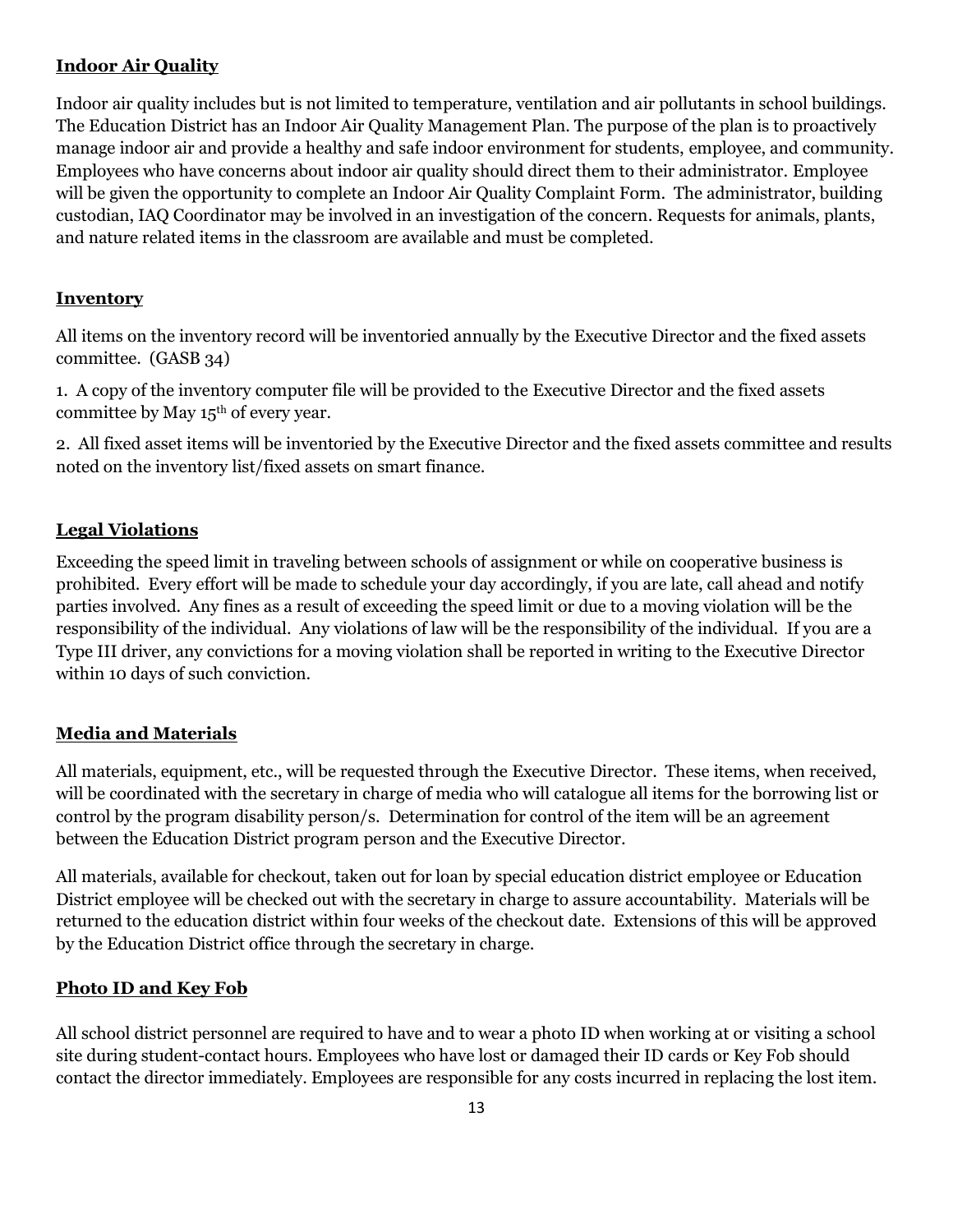#### **Request for Copies**

Any request for copies of records or information compiled and collected by Education District shall be made available on a fee basis pursuant to federal and state restrictions. All requests shall be charged at .25 cents/page to cover costs of reproduction and labor. Authorized releases made by parents or other agencies requesting information for assessment, evaluation, or programming purposes will be charged for at the discretion of the Executive Director. Any requests for mailing all other transfer of documents will not be honored unless determined otherwise by the Executive Director and costs of transferring will be determined at that time. Prior to release of records, employees must consult with administration about the release.

#### **Securing Offices**

The last office employee person leaving the River Bluff Education Center each day will assure the following is accomplished:

- 1. All lights are turned off;
- 2. Copy machines and computers are turned off;
- 3. Phones are put on night ringer;
- 5. All electrical appliances are unplugged or turned off;

In addition, all doors to the River Bluff Education Center will be locked at all times. You should take your key fob with you to regain entrance to the building.

Employees with a need to enter the building during other than regular office hours will be issued security system code by the Office Personnel.

Also, during office time, all personnel will respect the privacy and quiet requirements of others.

#### **Student Teacher**

GCED loves the opportunity to have student teachers and we want to make the experience a positive one for all. We respectfully request that you submit the request for the opportunity to your building leadership.

#### **Employee Evaluations**

#### **PURPOSE:**

The process provides a basis for improving the effectiveness of each employee through identification of strengths and weaknesses and providing a basis for employee development.

#### **COMPONENTS:**

The process shall consist of walkthroughs, informal evaluations, formal evaluations, feedback conferences, and a formal write-up of the results. This shall be accomplished according to a fixed timeline and the process steps stated shall be understood to be minimums. This will continue to be true especially when a continuing contract